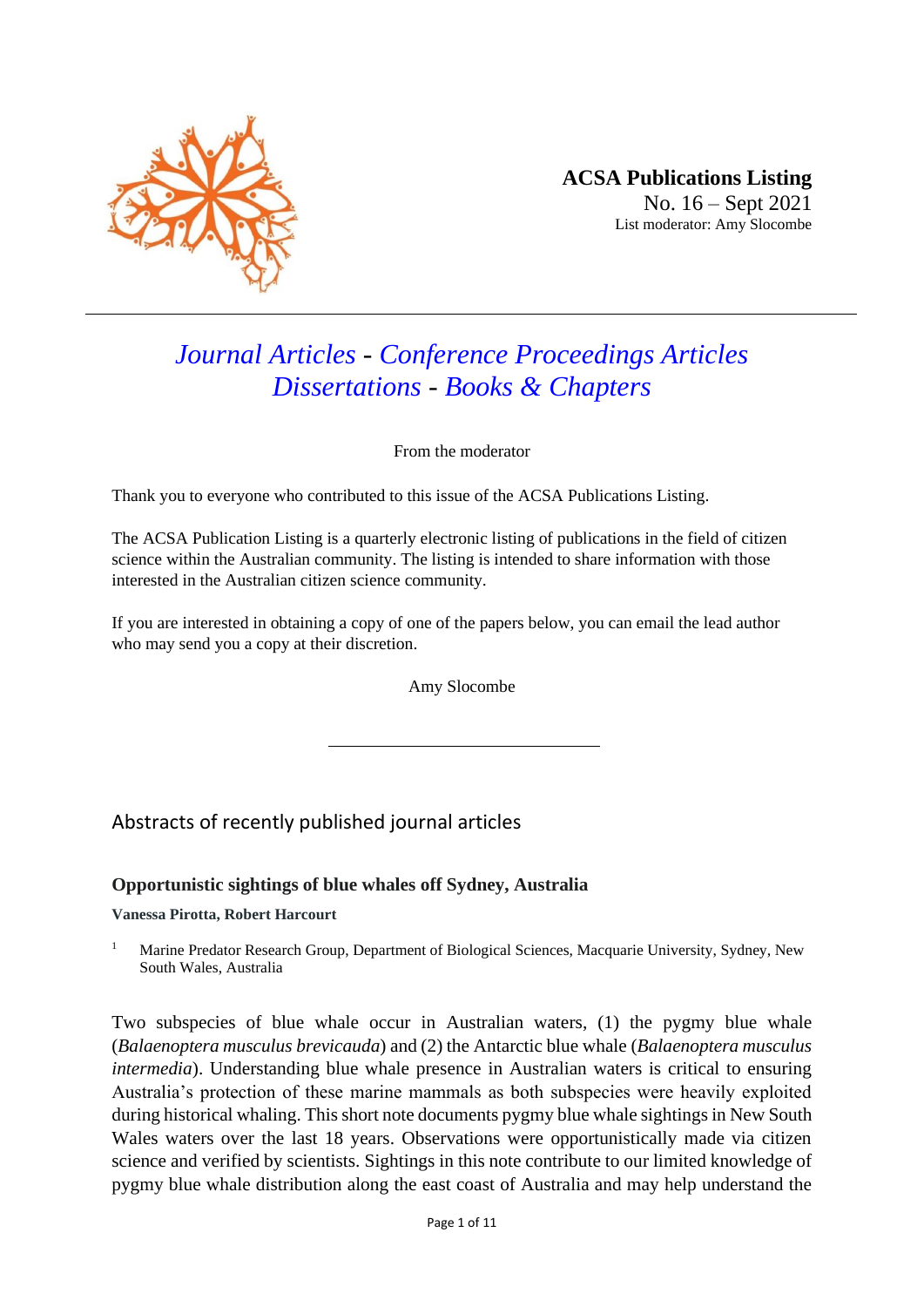migratory movements of New Zealand pygmy blue whales off Australia and in the Tasman Sea. Overall, information presented in this note contributes to Australia's national and international conservation efforts to protecting blue whales as a migratory and threatened species.

Published 12 July 2021 in *Australian Zoologist* (in press) doi: <https://doi.org/10.7882/AZ.2021.020>

## **Citizen science project characteristics: Connection to participants' gains in knowledge and skills**

**Maria Peter<sup>1</sup> , Tim Diekötter<sup>1</sup> , Kerstin Kremer<sup>2</sup> , Tim Höffler<sup>3</sup>**

3 IPN—Leibniz Institute for Science and Mathematics Education, Kiel, Germany

Background: Biodiversity is being lost rapidly and its conservation is thus one of the most urgent tasks today. For biodiversity conservation to be successful, the public needs to gain an awareness and understanding of biodiversity and its importance. Moreover, species experts are needed who have the skills necessary for identifying and recording biodiversity. Previous research showed that citizen science projects can contribute to educating the public about biodiversity. However, it is still unclear how project characteristics connect to participants' knowledge and skills and how citizen science projects should be designed if they are to foster participants' learning.

Aim: We aimed to investigate specific characteristics of biodiversity citizen science projects that could potentially influence participants' learning. We explored the following project characteristics from both the project coordinators' and the participants' perspectives: information and training provided to participants, social interaction among participants, contact between participants and staff, and feedback and recognition provided to participants.

Methods and results: In order to examine the extent to which these project characteristics are connected to participants' gains in knowledge and skills, we conducted a comprehensive study across 48 biodiversity citizen science projects in Europe and Australia. We found that participants' perceived gains in knowledge and skills were significantly related to the five project characteristics as reported by the participants: information received by the participants, training received by the participants, social interaction among participants, contact between participants and staff, and feedback and recognition received by the participants.

Conclusion: We conclude that by deliberately designing citizen science projects to include features such as interaction and feedback, these projects could achieve higher learning outcomes for the participants. Thereby, suitable modes of communication between projects and their participants are crucial. We provide specific suggestions for the design of biodiversity citizen science projects and for future research on project characteristics and participant outcomes.

<sup>&</sup>lt;sup>1</sup> Department of Landscape Ecology, Institute for Natural Resource Conservation, Kiel University, Kiel, Germany, IPN—Leibniz Institute for Science and Mathematics Education, Kiel, Germany

<sup>&</sup>lt;sup>2</sup> Biology Education, IDN—Institute for Science Education, Leibniz University Hannover, Hannover, Germany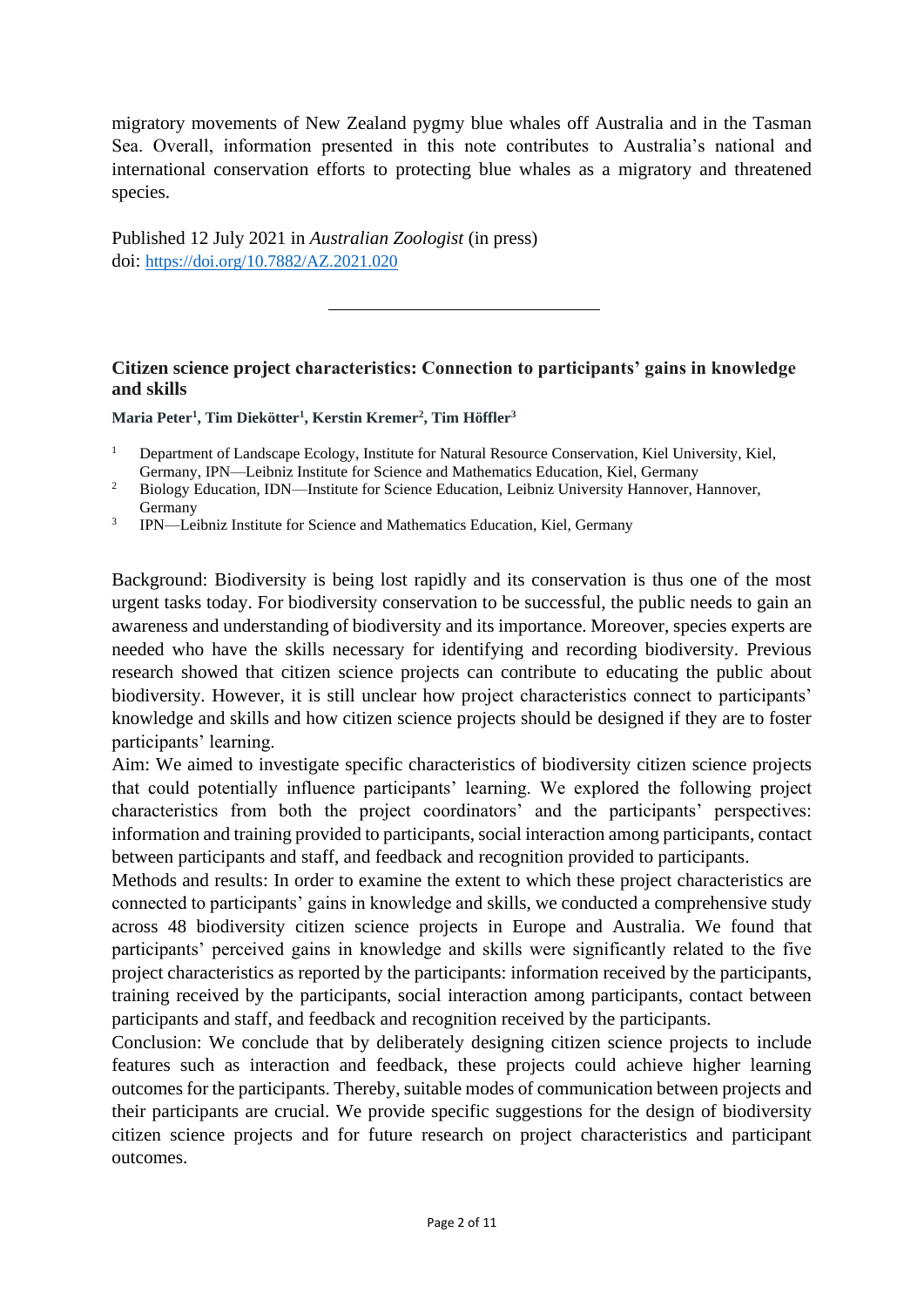Published 15 July 2021 in PLOSONE (in press) doi: <https://doi.org/10.1371/journal.pone.0253692> (Open Access)

### **A Comprehensive Overview of Technologies for Species and Habitat Monitoring and Conservation**

**José J Lahoz-Monfort<sup>1</sup> , Michael J L Magrath<sup>2</sup>**

- <sup>1</sup> School of Ecosystem and Forest Sciences, University of Melbourne, Melbourne, Victoria, Australia
- <sup>2</sup> Wildlife Conservation and Science, Zoos Victoria and with the School of BioSciences, University of Melbourne, Melbourne, Victoria, Australia

The range of technologies currently used in biodiversity conservation is staggering, with innovative uses often adopted from other disciplines and being trialed in the field. We provide the first comprehensive overview of the current (2020) landscape of conservation technology, encompassing technologies for monitoring wildlife and habitats, as well as for on-the-ground conservation management (e.g., fighting illegal activities). We cover both established technologies (routinely deployed in conservation, backed by substantial field experience and scientific literature) and novel technologies or technology applications (typically at trial stage, only recently used in conservation), providing examples of conservation applications for both types. We describe technologies that deploy sensors that are fixed or portable, attached to vehicles (terrestrial, aquatic, or airborne) or to animals (biologging), complemented with a section on wildlife tracking. The last two sections cover actuators and computing (including web platforms, algorithms, and artificial intelligence).

Published 28 July 2021 in *BioScience* (in press) doi: <https://doi.org/10.1093/biosci/biab073> (Open Access)

## **Volunteer tourists as scientifically aware environmental citizens: citizen science within an Australian non-governmental organization**

**Peter John Sandiford<sup>1</sup>**

<sup>1</sup> The University of Adelaide, Adelaide, Australia

It has been suggested that volunteer tourists (voluntourists) contribute to society in a variety of ways, although enthusiasm for such voluntourism is often tempered with an awareness of potentially less positive impacts. This article focuses on citizen-science conducted by voluntourists in an Australian conservation park, showing that such voluntourist-conducted conservation research is valued by participants, though challenges are identified, not least regarding the differing perceptions and expectations of the tours on offer. This is also potentially complicated by the often overlapping volunteer, tourist and researcher experiences, activities and identities. This study introduces a tentative typology of citizen-science activities that emerged during ethnographic fieldwork to help explore the voluntourists' engagement with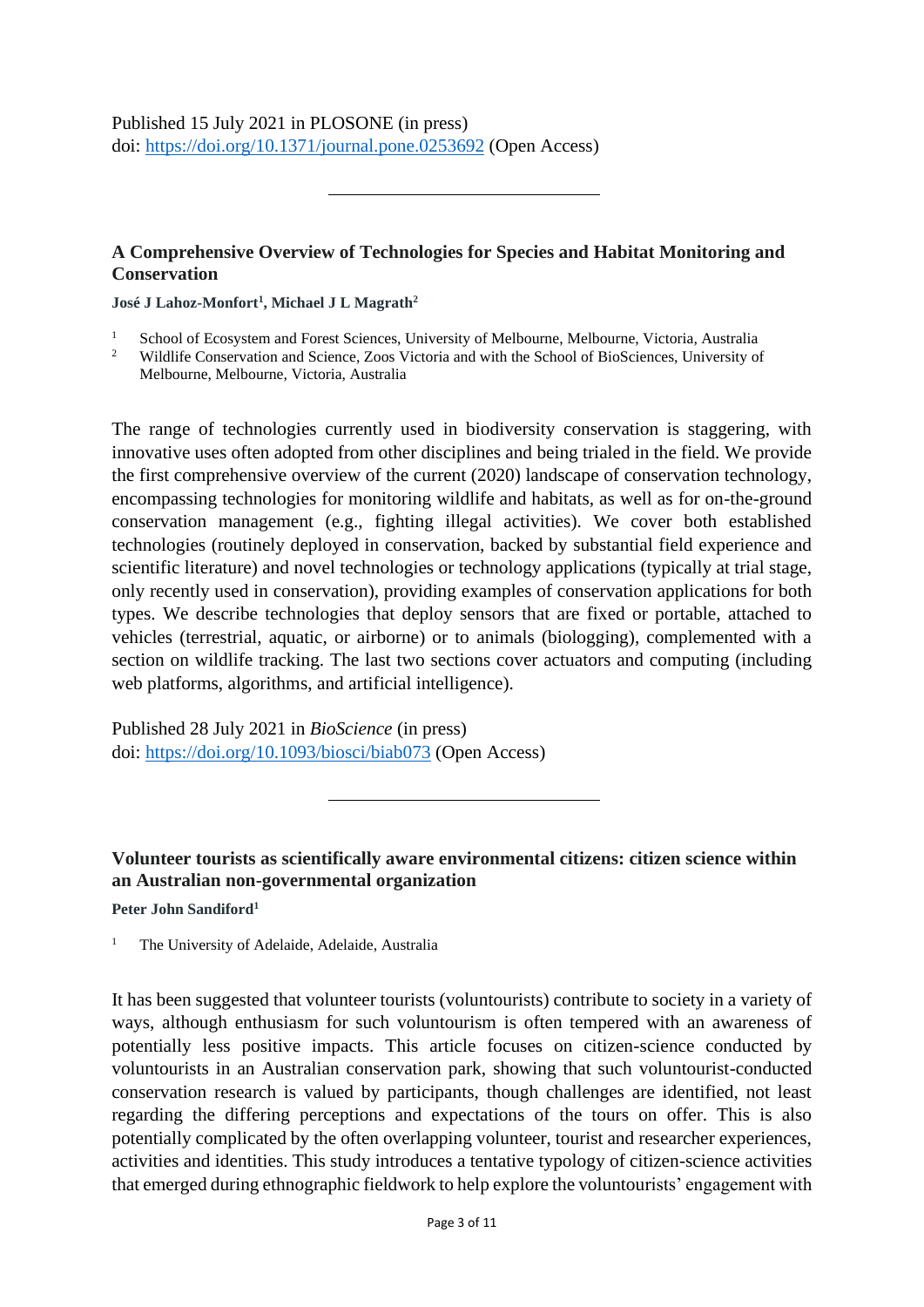citizen-science projects and their implications for broader citizenship awareness and behaviour.

Published 01 August 2021 in *Australasian Journal of Environmental Management* (in press) doi: <https://doi.org/10.1080/14486563.2021.1957031>

#### **A bibliometric content analysis of do-it-yourself (DIY) science: where to from here for management research?**

**Peter Galvin<sup>1</sup> , Anton Klarin<sup>1</sup> , Richard Nyuur<sup>2</sup> & Nicholas Burton<sup>2</sup>**

- <sup>1</sup> School of Business & Law, Edith Cowan University, Joondalup, Australia<sup>2</sup> Eaculty of Business and Law, Northumbria University, Newcastle upon Ty
- <sup>2</sup> Faculty of Business and Law, Northumbria University, Newcastle upon Tyne, UK

Do-it-yourself (DIY) science research is currently in an expansion phase both in terms of its depth (with an increasing number of papers published each year) and its scope (with the core ideas being linked to an increasing number of constructs). To develop a more holistic appreciation of how the field has developed and to identify potential avenues of future research we undertake a bibliometric content analysis of the DIY science literature post 1980. We find four major clusters pertaining to education, culture, the operationalising of DIY science (including commercialisation) and technology-related issues. We review each of these clusters and the main themes contained within the cluster, including highlighting possible research questions that align to these key themes. We find the field to be highly dispersed theoretically on the basis of the bibliometric content analysis. In considering a range of sample papers in each thematic cluster, we identify a range of potential research topics going forward. Identifying the key thematic foci of DIY science research to date provides the researchers within the field the opportunity to clearly locate their work within a highly diverse literature and to build new research trajectories around core concepts.

Published 02 August 2021 in *Technology Analysis & Strategic Management* (in press) doi: <https://doi.org/10.1080/09537325.2021.1959031>

## **Enhancing repository fungal data for biogeographic analyses**

**Tianxiao Hao<sup>1</sup> , Jane Elith<sup>1</sup> , Gurutzeta Guillera-Arroita<sup>1</sup> , José J. Lahoz-Monfort<sup>1</sup> , Tom W. May<sup>2</sup>**

- <sup>1</sup> The University of Melbourne, Melbourne, Victoria, 3010, Australia<br><sup>2</sup> Pousl Peteric Gardans Victoria, Melbourne, Victoria, 2004, Australia
- <sup>2</sup> Royal Botanic Gardens Victoria, Melbourne, Victoria, 3004, Australia

Open-access occurrence data are useful for studying spatial patterns of fungi, but often have quality issues. These include errors in taxonomy and geo-coordinates, and incomplete coverage across areas and taxonomic groups. We identify 15 quality issues that can lead to incorrect biogeographic inference, and develop a reproducible pipeline that flags and removes problematic entries. This pipeline tests accuracy of geographic records and names. Then, if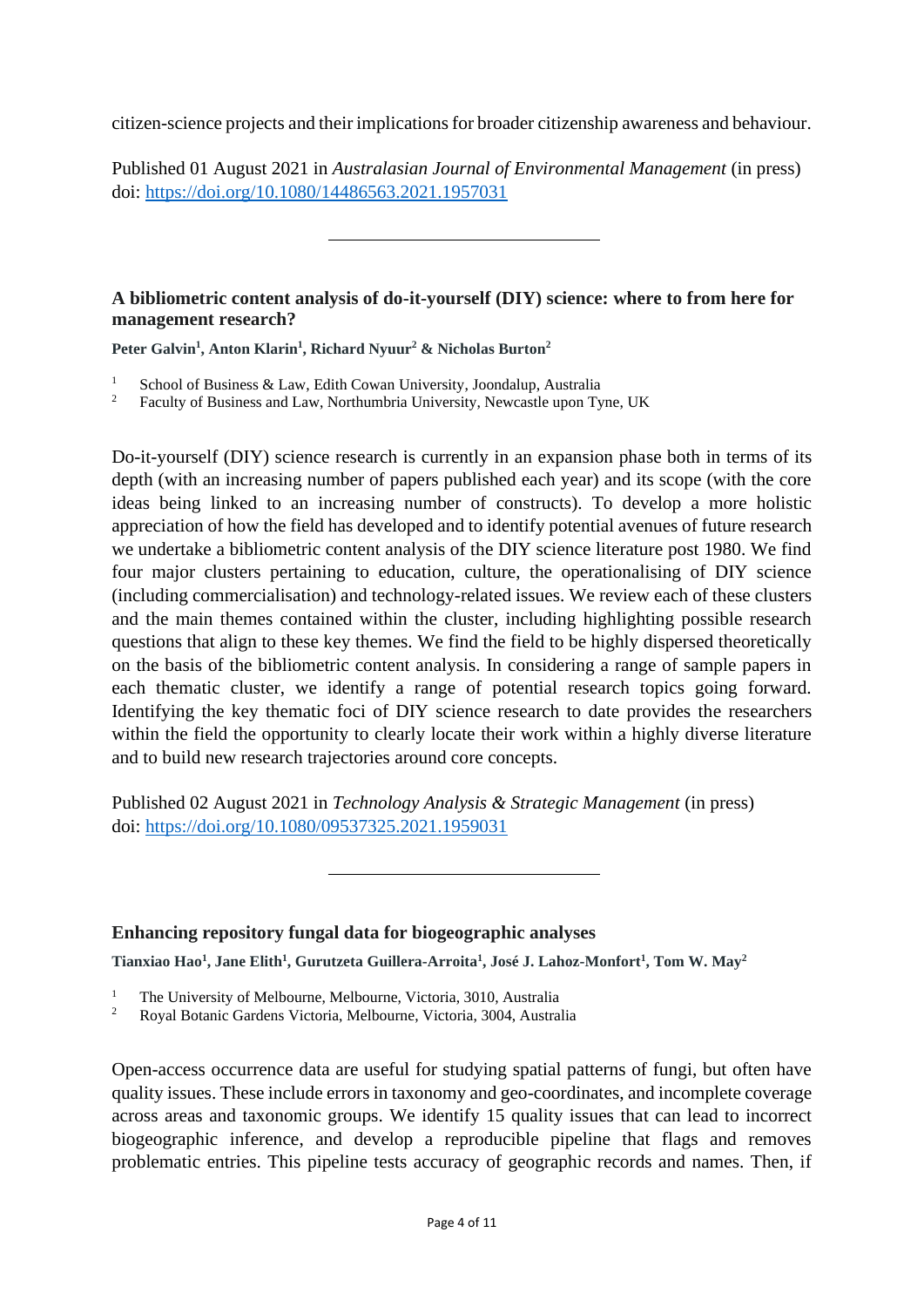information on non-native status is unavailable or unreliable, it detects non-native species via a predictive model. Finally, it identifies spatial and environmental outliers and removes them when biologically improbable. We test the pipeline by cleaning data for Australian fungi, with 251,642 records retained after cleaning the initial 1,034,601 records. Exploratory analysis showed that the cleaned data is useful for analyses such as biogeographic regionalisation, but recording gaps and lack of saturation in collection effort also caution that more surveys are needed to improve collection completeness.

Published 04 August 2021 in *Fungal Ecology* (in press) doi: <https://doi.org/10.1016/j.funeco.2021.101097>

#### **Rebuilding relationships on coral reefs: Coral bleaching knowledge-sharing to aid adaptation planning for reef users**

**Tracy D. Ainsworth<sup>1</sup> , William Leggat<sup>2</sup> , Brian R. Silliman<sup>3</sup> , Coulson A. Lantz<sup>1</sup> , Jessica L. Bergman<sup>1</sup> , Alexander J. Fordyce<sup>2</sup> , Charlotte E. Page<sup>1</sup> , Juliana J. Renzi<sup>3</sup> , Joseph Morton<sup>3</sup> , C. Mark Eakin<sup>4</sup> , Scott F. Heron<sup>5</sup>**

- <sup>1</sup> Biological, Earth, and Environmental Sciences, University of New South Wales, Sydney, Australia
- <sup>2</sup> School of Environmental and Life Sciences, University of Newcastle, Newcastle, Australia<br><sup>3</sup> Nicholas School of the Environment, Duke University, Beaufort, North Carolina, USA
- <sup>3</sup> Nicholas School of the Environment, Duke University, Beaufort, North Carolina, USA<br><sup>4</sup> NOA A Carol Boof Watch, Collage Bork, Maryland, USA
- <sup>4</sup> NOAA Coral Reef Watch, College Park, Maryland, USA
- <sup>5</sup> Physical Sciences and Marine Geophysics Laboratory, James Cook University, Townsville, Australia

Coral bleaching has impacted reefs worldwide and the predictions of near-annual bleaching from over two decades ago have now been realized. While technology currently provides the means to predict large-scale bleaching, predicting reef-scale and within-reef patterns in realtime for all reef users is limited. In 2020, heat stress across the Great Barrier Reef underpinned the region's third bleaching event in 5 years. Here we review the heterogeneous emergence of bleaching across Heron Island reef habitats and discuss the oceanographic drivers that underpinned variable bleaching emergence. We do so as a case study to highlight how reef end-user groups who engage with coral reefs in different ways require targeted guidance for how, and when, to alter their use of coral reefs in response to bleaching events. Our case study of coral bleaching emergence demonstrates how within-reef scale nowcasting of coral bleaching could aid the development of accessible and equitable bleaching response strategies on coral reefs. Also see the video abstract here:<https://youtu.be/N9Tgb8N-vN0>

Published 05 August 2021 in *BioEssays* (in press) doi: <https://doi.org/10.1002/bies.202100048> (Open Access)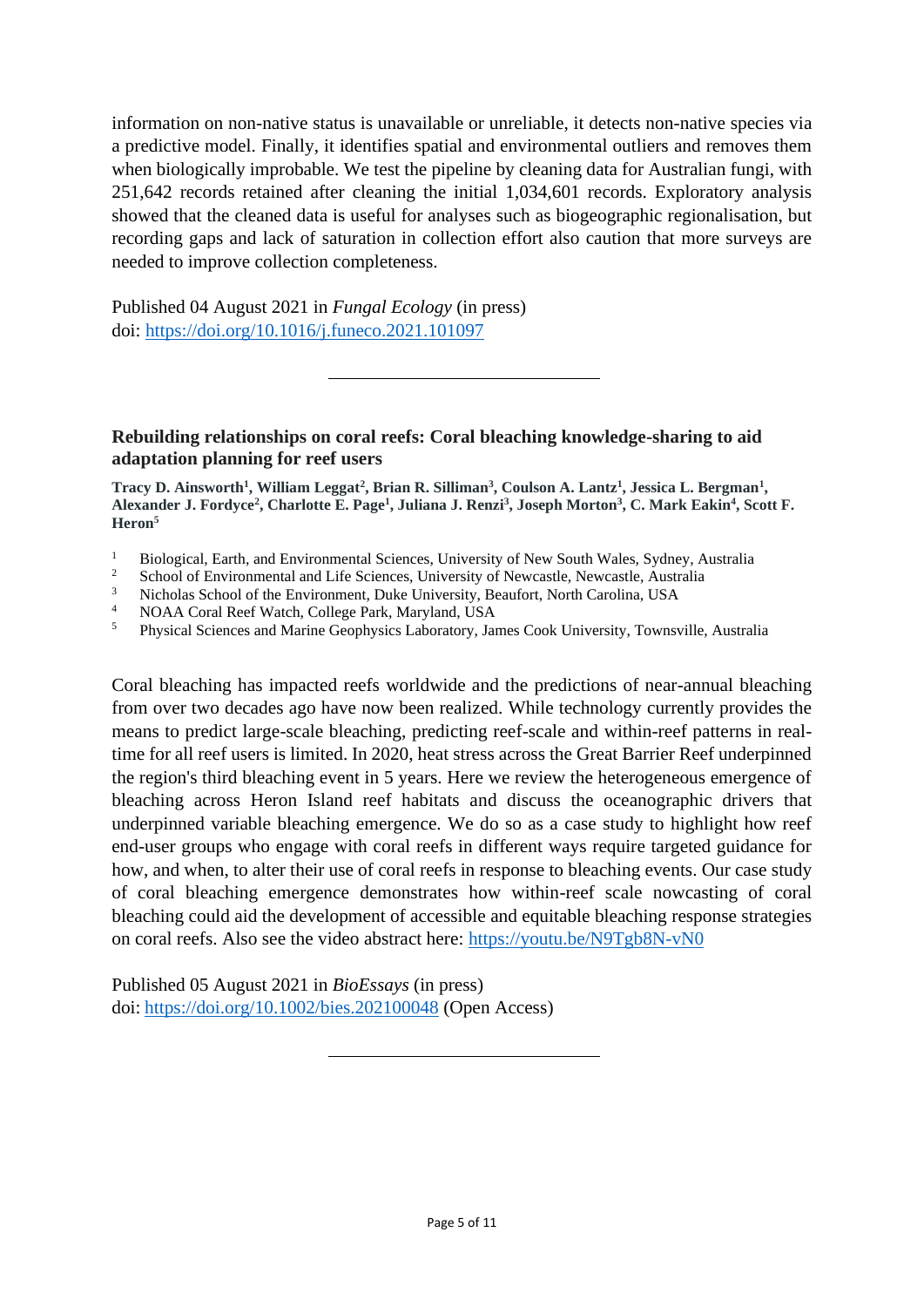#### **Field measurements of a massive Porites coral at Goolboodi (Orpheus Island), Great Barrier Reef**

**Adam Smith1,2, Nathan Cook<sup>2</sup> , Kailash Cook<sup>2</sup> , Rachelle Brown<sup>2</sup> , Richard Woodgett<sup>2</sup> , John Veron<sup>3</sup> & Vicki Saylor<sup>4</sup>**

- <sup>1</sup> Reef Ecologic, 14 Cleveland Terrace, North Ward, Townsville, QLD, 4810, Australia
- 2 James Cook University, 1 James Cook Dr, Douglas, QLD, 4811, Australia
- <sup>3</sup> Coral Reef Research, P.O. Box 129, Millaa Millaa, QLD, 4886, Australia
- <sup>4</sup> Manbarra Aboriginal Corporation, 168 Pinnacle Drive, Condon, QLD, 4815, Australia

An exceptionally large coral Porites sp. has been identified and measured at Goolboodi (Orpheus Island), Great Barrier Reef (GBR). This coral was measured in March 2021 during citizen science research of coral reefs in the Palm Islands group. We conducted a literature review and consulted scientists to compare the size, age and health of the Porites with others in the GBR and internationally. This is the largest diameter Porites coral measured by scientists and the sixth highest coral measured in the GBR. The health of the Porites was assessed as very good with over 70% live coral cover and minor percentages of sponge, live coral rock and macroalgae. An estimated age of 421–438 years was calculated based on linear growth models. Manbarra Traditional Owners were consulted and suggested that the Porites be named Muga dhambi (big coral) to communicate traditional knowledge, language and culture to indigenous, tourists, scientists and students.

Published 19 August 2021 in *Scientific Reports* (in press) doi: <https://doi.org/10.1038/s41598-021-94818-w> (Open Access)

### **Naturally-detached fragments of the endangered seagrass** *Posidonia australis* **collected by citizen scientists can be used to successfully restore fragmented meadows**

Giulia Ferretto<sup>1</sup>, Tim M. Glasby<sup>2</sup>, Alistair G. B. Poore<sup>1,3</sup>, Corey T. Callaghan<sup>1,5</sup>, Graham P. Housefield<sup>2</sup>, **Madelaine Langley1,3 , Elizabeth A. Sinclair<sup>4</sup> , John Statton<sup>4</sup> , Gary A. Kendrick<sup>4</sup> , AdrianaVergés1,3**

- <sup>1</sup> Centre for Marine Science and Innovation, School of Biological, Earth and Environmental Sciences, University of New South Wales, Sydney, NSW 2052, Australia
- <sup>2</sup> NSW Department of Primary Industries, Port Stephens Fisheries Institute, Port Stephens, NSW 2315, Australia
- <sup>3</sup> Sydney Institute of Marine Science, Mosman NSW, 2088, Australia
- <sup>4</sup> School of Biological Sciences & Oceans Institute, University of Western Australia, Perth, WA 6009, Australia
- <sup>5</sup> German Centre for Integrative Biodiversity Research (iDiv) Halle-Jena-Leipzig, Leipzig 04103, Germany

Posidonia australis is a slow-growing seagrass that forms extensive meadows in sheltered coastal locations which are often popular areas for recreational boating. Traditional block-andchain boat moorings can directly impact P. australis meadows, with the action of heavy chains eroding the seafloor and creating bare sand scars that fragment meadows. The installation of new environmentally friendly moorings (EFMs) can reduce damage to seagrasses, but natural re-establishment by P. australis to scars can be very slow. Given the endangered status of this species in New South Wales, Australia, we developed an innovative restoration procedure to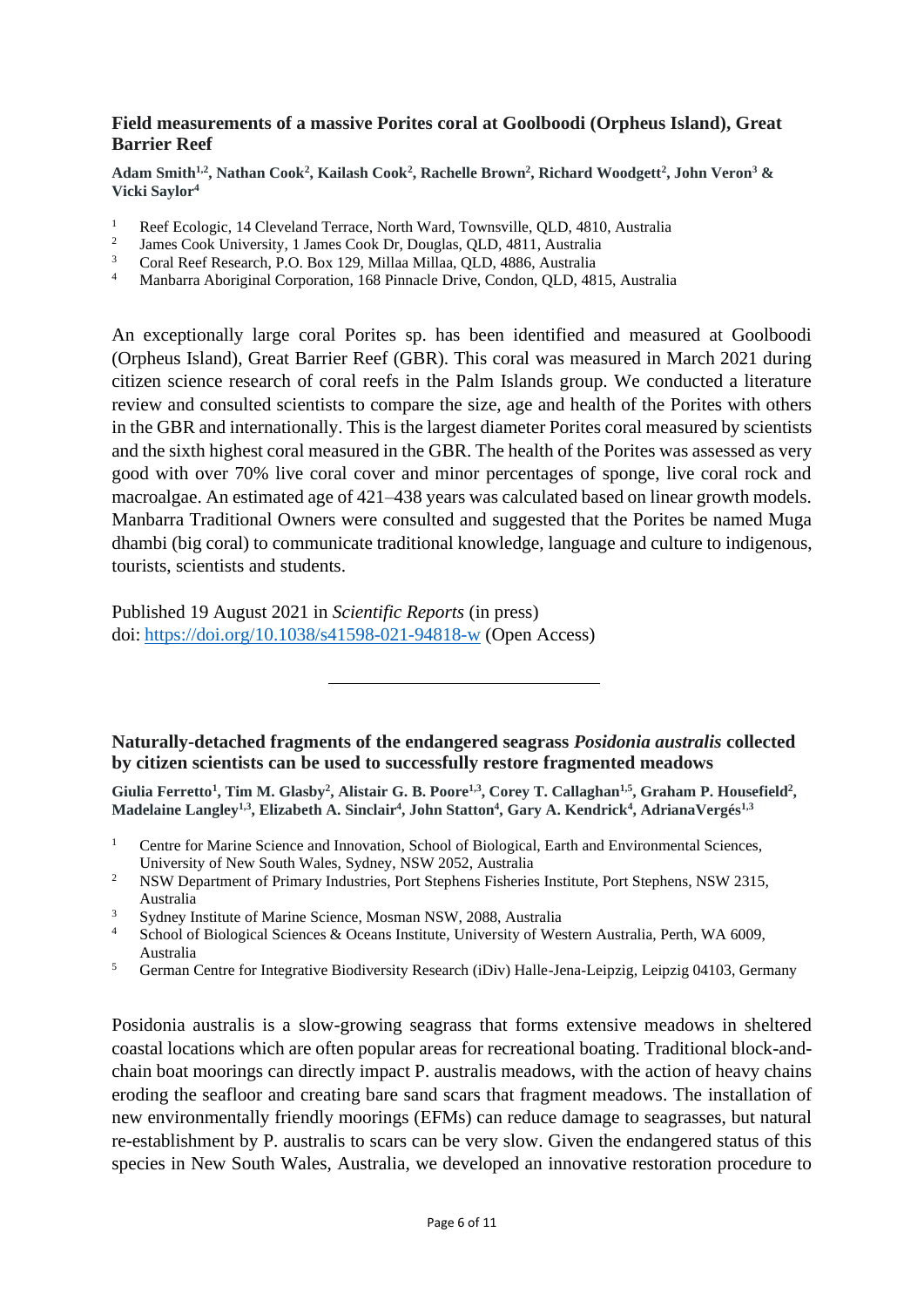re-establish P. australis transplants within old scars without damaging existing meadows. Naturally-detached rhizome fragments were collected from the shore by citizen-scientists, stored within aquaculture tanks and then planted underwater. We planted a total of 863 fragments into six mooring scars at three different times. Survival of fragments after one year was significantly greater for those planted in June (54%) than in January (31%). The planting techniques (with or without natural fibre mats to stabilize sediments) and environmental conditions (surrounding habitat, depth and presence of the EFM) did not influence survival. Many surviving fragments (36.3%) had produced new shoots during the year. Our results show that naturally-detached seagrass fragments can be used to effectively restore P. australis meadows. This is an important new approach for supplying propagules for restoration without damaging remaining populations of an endangered seagrass, and presents a compelling management approach that engages local communities and enhances conservation efforts.

Published 27 August 2021 in *Biological Conservation* (Vol 262: 109308) doi: <https://doi.org/10.1016/j.biocon.2021.109308>

### **A standardised method for estimating the level of visible debris in bird nests**

**Megan L. Grant1,2 , Nina J. O'Hanlon<sup>2</sup> , Jennifer L. Lavers<sup>3</sup> , Elizabeth A. Masden<sup>2</sup> , Neil A. James<sup>2</sup> , Alexander L. Bond2,3,4**

- 1 Institute for Marine and Antarctic Studies, University of Tasmania, School Road, Newnham, Tasmania 7248, Australia
- <sup>2</sup> Centre for Energy and the Environment, Environmental Research Institute, North Highland College University of the Highlands and Islands, Ormlie Road, Thurso, Caithness KW14 7EE, United Kingdom
- 3 Institute for Marine and Antarctic Studies, University of Tasmania, 20 Castray Esplanade, Battery Point, Tasmania 7004, Australia
- <sup>4</sup> Bird Group, Department of Life Sciences, The Natural History Museum, Akeman Street, Tring, Hertfordshire HP23 6AP, United Kingdom

Unlike records of plastic ingestion and entanglement in seabirds which date back to the 1960s, the literature regarding debris in bird nests is comparatively limited. It is important to identify standardised methods early so that data are collected in a consistent manner, ensuring that future studies can be comparable. Here, we outline a method that can be applied to photographs for estimating the proportion of visible debris at the surface of a nest. This method uses ImageJ software to superimpose a grid onto a photograph of a nest/s. The number of cells with and without debris are then counted. Our proposed method is repeatable, straightforward, and accessible. We optimised the method to estimate the level of visible debris in Northern Gannet (Morus bassanus) nests, however, with some modification (i.e., adjustment of grid cell size), it could be applied to other seabird species, and terrestrial birds, that incorporate debris within nests.

Published 25 August 2021 in *Marine Pollution Bulletin* (Vol 172: 112889) doi: <https://doi.org/10.1016/j.marpolbul.2021.112889>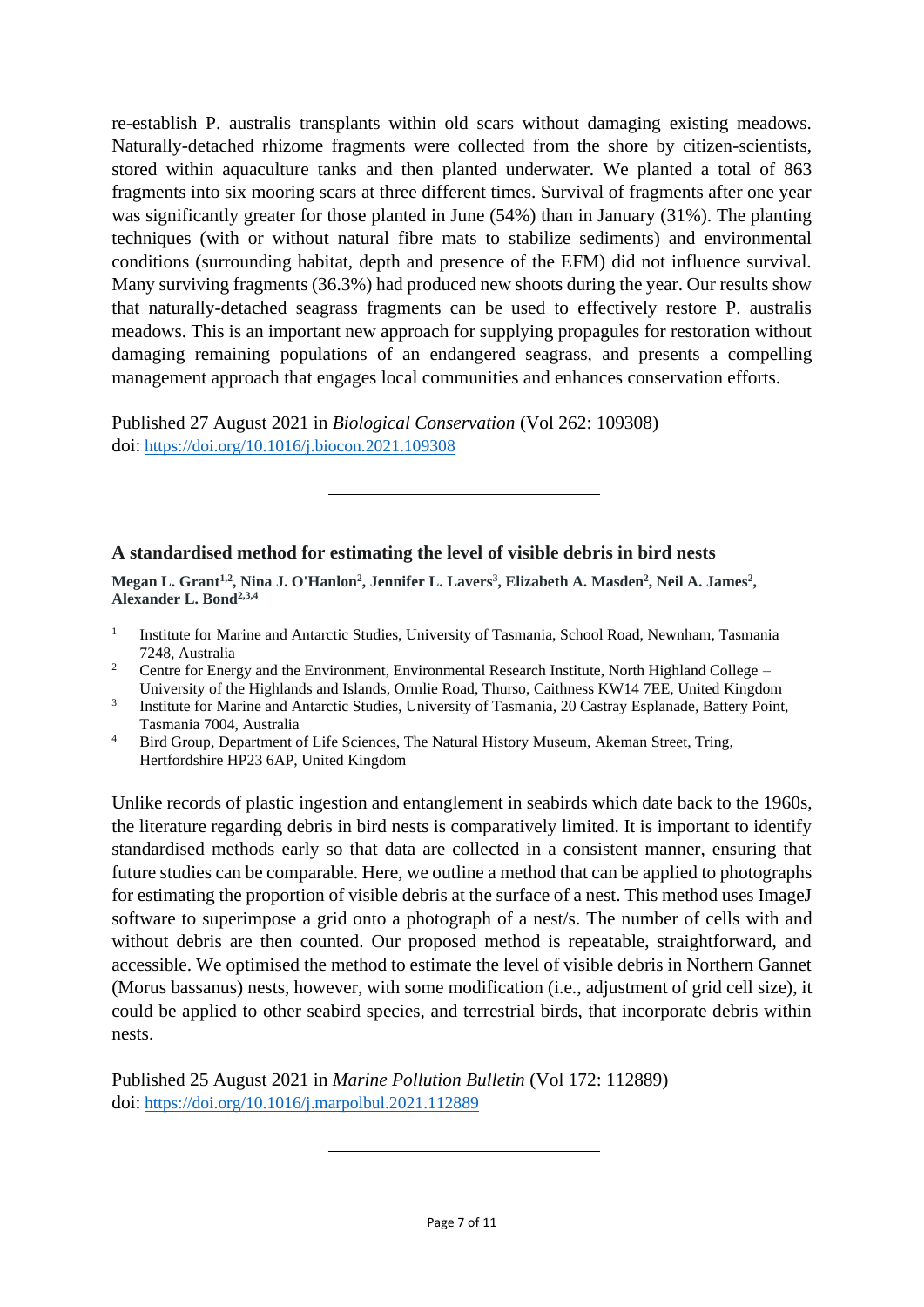#### **Contours of citizen science: a vignette study**

**Muki Haklay, Dilek Fraisl, Bastian Greshake Tzovaras, Susanne Hecker, Margaret Gold, Gerid Hager, Luigi Ceccaroni, Barbara Kieslinger, Uta Wehn, Sasha Woods, Christian Nold, Bálint Balázs, Marzia Mazzonetto, Simone Ruefenacht, Lea A. Shanley, Katherin Wagenknecht, Alice Motion<sup>1</sup> , Andrea Sforzi, Dorte Riemenschneider, Daniel Dorler, Florian Heigl, Teresa Schaefer, Ariel Lindner, Maike Weißpflug, Monika Mačiulienė and Katrin Vohland**

<sup>1</sup> The University of Sydney, Australia

Citizen science has expanded rapidly over the past decades. Yet, defining citizen science and its boundaries remained a challenge, and this is reflected in the literature—for example in the proliferation of typologies and definitions. There is a need for identifying areas of agreement and disagreement within the citizen science practitioners community on what should be considered as citizen science activity. This paper describes the development and results of a survey that examined this issue, through the use of vignettes—short case descriptions that describe an activity, while asking the respondents to rate the activity on a scale from 'not citizen science' (0%) to 'citizen science' (100%). The survey included 50 vignettes, of which five were developed as clear cases of not-citizen science activities, five as widely accepted citizen science activities and the others addressing 10 factors and 61 sub-factors that can lead to controversy about an activity. The survey has attracted 333 respondents, who provided over 5100 ratings. The analysis demonstrates the plurality of understanding of what citizen science is and calls for an open understanding of what activities are included in the field.

Published 25 August 2021 in *Royal Society Open Science* (Vol 8; 202108) doi: <https://doi.org/10.1098/rsos.202108> (Open Access)

**Exploring the potential of citizen science for public health through an alcohol advertising case study**

**Jessica A Thomas<sup>1</sup> , Joshua Trigg<sup>1</sup> , Julia Morris<sup>2</sup> , Emma Miller<sup>1</sup> , Paul R Ward<sup>1</sup>**

<sup>1</sup> College of Medicine and Public Health, Flinders University, Adelaide, South Australia, Australia<br><sup>2</sup> Behavioural Basearch and Evaluation Unit Cancer Council SA, Adelaide, South Australia, Australia

<sup>2</sup> Behavioural Research and Evaluation Unit, Cancer Council SA, Adelaide, South Australia, Australia

Citizen science connects academic researchers with the public through combined efforts in scientific inquiry. The importance of involving impacted populations in health research is well established. However, how to achieve meaningful participation and the methodological impact of citizen science needs further examination. We examined the feasibility of using citizen science to understand the impact of alcohol advertising on Australian women through a breast cancer prevention project. Two hundred and eighty-two ('participants') citizen scientists completed demographic and behavioural questions via an online survey. The research participants moved into the role of citizen scientists by completing the data collection tasks of capturing and classifying images of alcohol advertising they saw online. Interrater reliability tests found high levels of agreement between citizen scientists and academic researchers with the classification of alcohol advertising brand (Kappa =  $0.964$ ,  $p < 0.001$ ) and image type (Kappa = 0.936,  $p < 0.000$ ). The citizen scientists were women aged 18 and over, with 62% between 35 and 55 years old. The majority were from major cities (78%), had attained a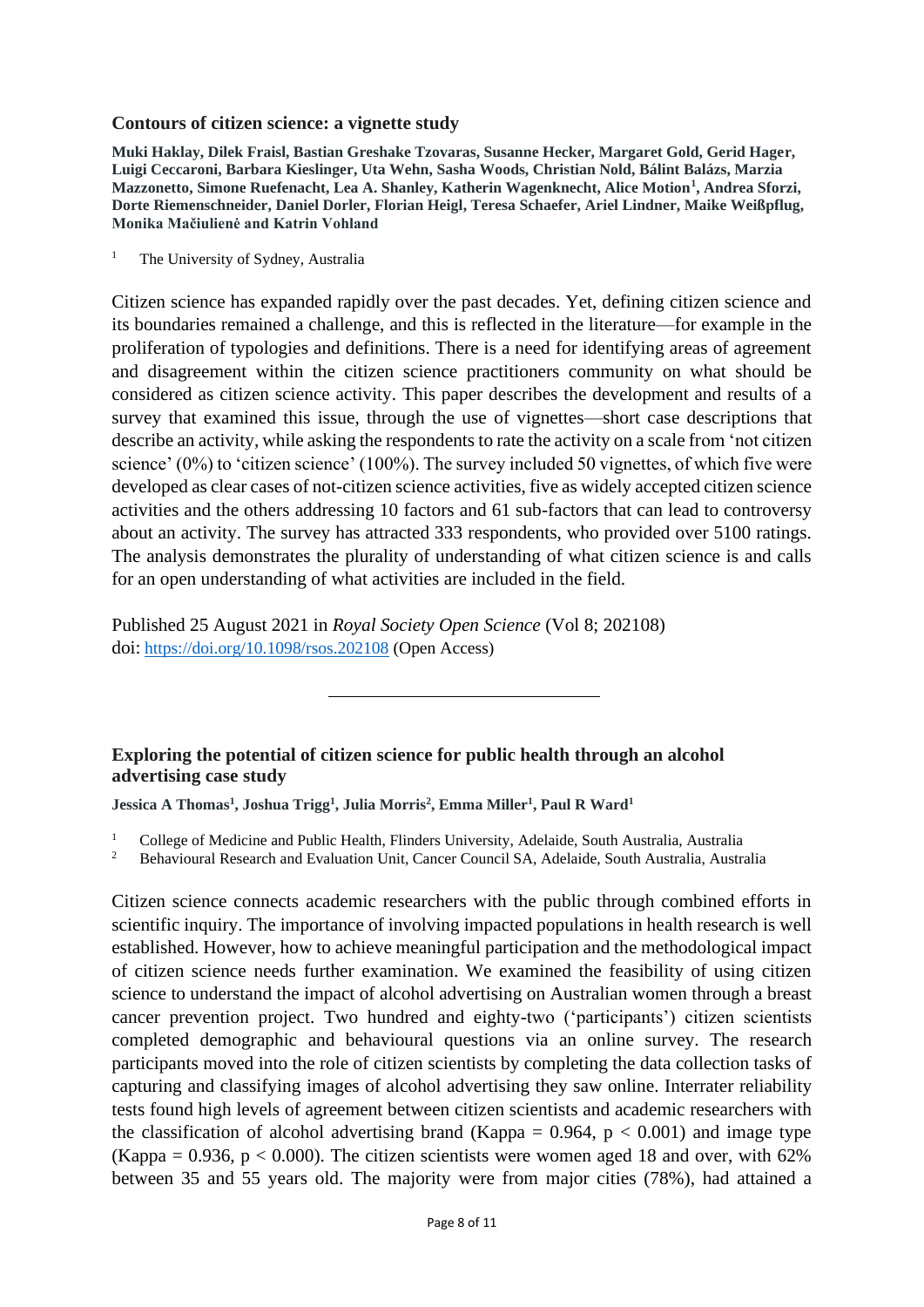bachelor's degree or higher-level education (62%) and were recruited via email or Facebook (86%). The use of citizen science provided methodological gains through the creation of a unique dataset with higher levels of validity than the existing literature, which employed traditional investigator-driven research methodologies. Citizen science enriched the dataset and provided a powerful methodological vehicle to understand an environmental determinant of health. The study illuminates how public participation benefitted the research process, the challenges and the potential for citizen science to improve public health.

Published 01 September *Health Promotion International* (in press) doi: <https://doi.org/10.1093/heapro/daab139>

### **Using citizen science to measure recolonisation of birds after the Australian 2019–2020 mega-fires**

**Joshua S. Lee, Corey T. Callaghan, William K. Cornwell**

Large and severe fires ('mega-fires') are increasing in frequency across the globe, often pushing into ecosystems that have previously had very long fire return intervals. The 2019– 2020 Australian bushfire season was one of the most catastrophic fire events on record. Almost 19 million hectares were burnt across the continent displacing and killing unprecedented numbers of native fauna, including bird species. Some bird species are known to thrive in postfire environments, while others may be absent for an extended period from the firegrounds until there is sufficient ecosystem recovery. To test for systematic patterns in species use of the post-fire environment, we combined citizen science data from eBird with data on sedentism, body size, range size and the specialisation of diet and habitat. Using generalised additive models, we modelled the responses of 76 bird species to the 2019–2020 Australian mega-fires. Twenty-two species decreased in occurrence after the fire; 30 species increased; and no significant effect was found for the remaining 24 species. Furthermore, diet specialists, and birds with smaller body sizes and range sizes were less likely to be found in burnt areas after the fire event compared to before, a result which generates testable hypotheses for recovery from other mega-fires across the globe. Being displaced from the firegrounds for an event of this geographic magnitude may have severe consequences for population dynamics and thus warrant considerable conservation attention in pre-fire planning and in the post-fire aftermath.

Published 31 August *Austral Ecology* (in press) doi: <https://doi.org/10.1111/aec.13105>

<sup>&</sup>lt;sup>1</sup> Centre for Ecosystem Science, School of Biological, Earth and Environmental Sciences, UNSW Sydney, Sydney, New South Wales, 2052 Australia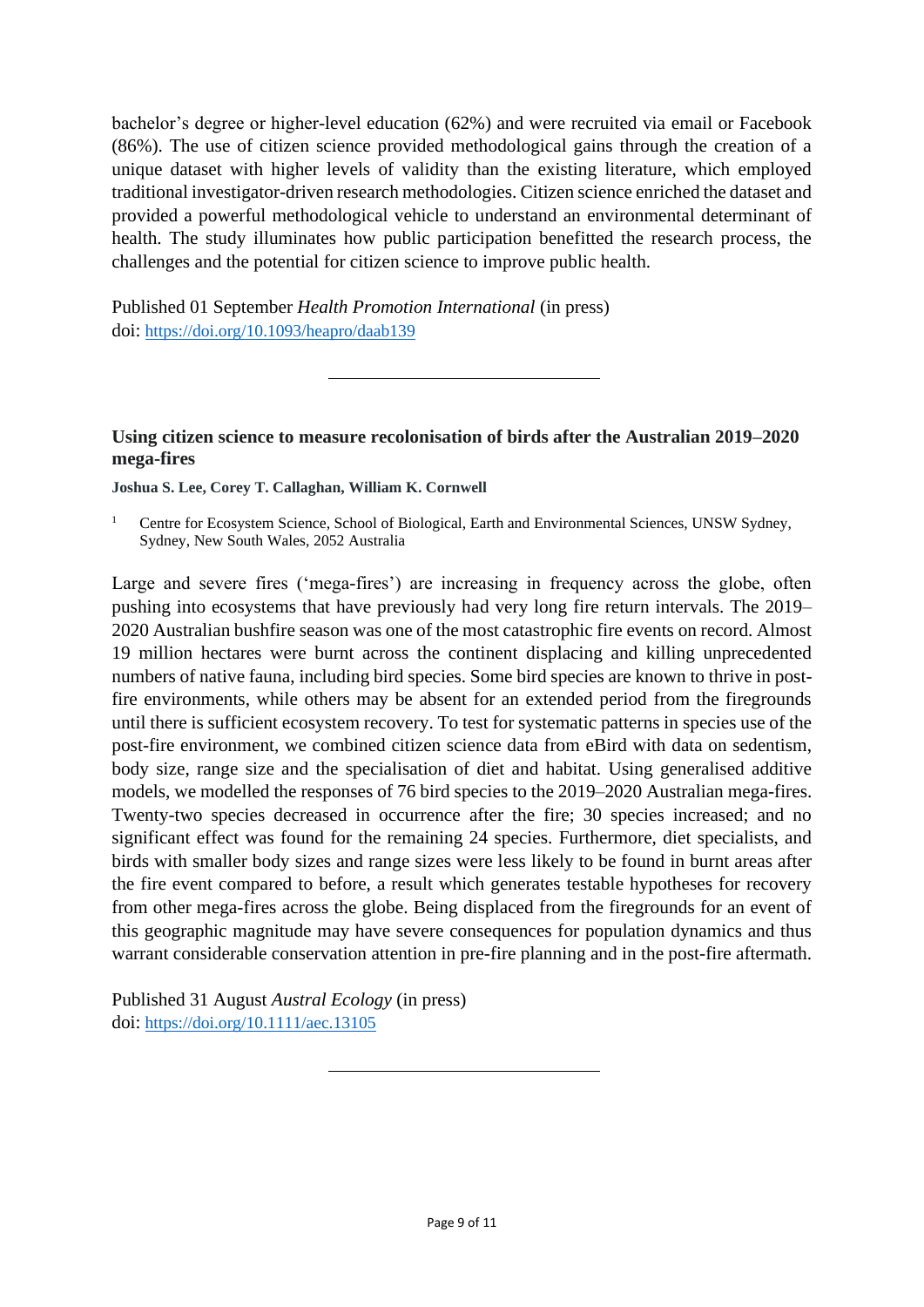#### **Drain Detectives: Lessons Learned from Citizen Science Monitoring of Beach Drains**

**Darren Cottam<sup>1</sup> , Camille McGuire, David Mossop, Geraldine Davis, Julian Donlen, Kirsten Friend, Brad Lewis, Emily Boucher, Harish Kirubakaran, Rebecca Goulding, Dusan Jovanovic, David McCarthy, April Seymore, Caroline Martino, Kelly Zuccala**

<sup>1</sup> Environment Protection Authority Victoria, Australia

Stormwater drains are common features at city beaches. Stormwater impact from drains is well understood, but the extent and impact of dry-weather flows on water quality and therefore on swimmers is not. Traditional beach monitoring may not be sensitive or frequent enough to assess this risk from drains, and investigation of dry-weather pollution is limited by relatively slow turnaround times for laboratory analysis. This case study describes lessons learned from a trial of citizen science and water quality sensors to monitor drains for dry-weather flows. This involved the use of smartphones and data-collection platforms for community monitoring at signed drains and by trained citizen scientists. Monitoring consisted of photos, observations, and water sampling. A key lesson from the trial was how citizen science can enhance data collected by sensors or by traditional monitoring. Citizen scientists collected data that sensors could not provide on flows, such as size and colour at outlets, and whether flows reached the bay. When combined with sensor data, drains were risk profiled, with higher-risk drains investigated further. Another lesson learned was to adequately resource in-person engagement and communications to motivate and retain citizen scientists. Underestimating resources for engagement translated into less data collected. Community data from signs was a valuable addition, but could have been maximised by simplifying data collection and ensuring signs were close to where observations or photos needed to be taken. The approaches trialled and lessons learned from this project are informative for the design and delivery of similar projects.

Published September *Citizen Science: Theory and Practice*, 6(1), p.20 doi: <http://doi.org/10.5334/cstp.383>

## **Estimating koala density from incidental koala sightings in South-East Queensland, Australia (1997–2013), using a self-exciting spatio-temporal point process model**

**Ravi Bandara Dissanayake<sup>1</sup> , Emanuele Giorgi<sup>2</sup> , Mark Stevenson<sup>3</sup> , Rachel Allavena<sup>1</sup> , Joerg Henning<sup>1</sup>**

- <sup>1</sup> School of Veterinary Science, The University of Queensland, Gatton, Qld, Australia<sup>2</sup>
- <sup>2</sup> Lancaster Medical School, Lancaster University, Lancaster, UK<br> $\frac{3}{2}$  Escultu of Meterinary and Agricultural Sciences, University of Meterinary
- <sup>3</sup> Faculty of Veterinary and Agricultural Sciences, University of Melbourne, Parkville, Vic., Australia

The koala, Phascolarctos cinereus, is an iconic Australian wildlife species facing a rapid decline in South-East Queensland (SEQLD). For conservation planning, the ability to estimate the size of koala populations is crucial. Systematic surveys are the most common approach to estimate koala populations but because of their cost they are often restricted to small geographic areas and are conducted infrequently. Public interest and participation in the collection of koala sighting data is increasing in popularity, but such data are generally not used for population estimation. We modeled monthly sightings of koalas reported by members of the public from 1997 to 2013 in SEQLD by developing a self-exciting spatio-temporal point process model. This allowed us to account for characteristics that are associated with koala presence (which